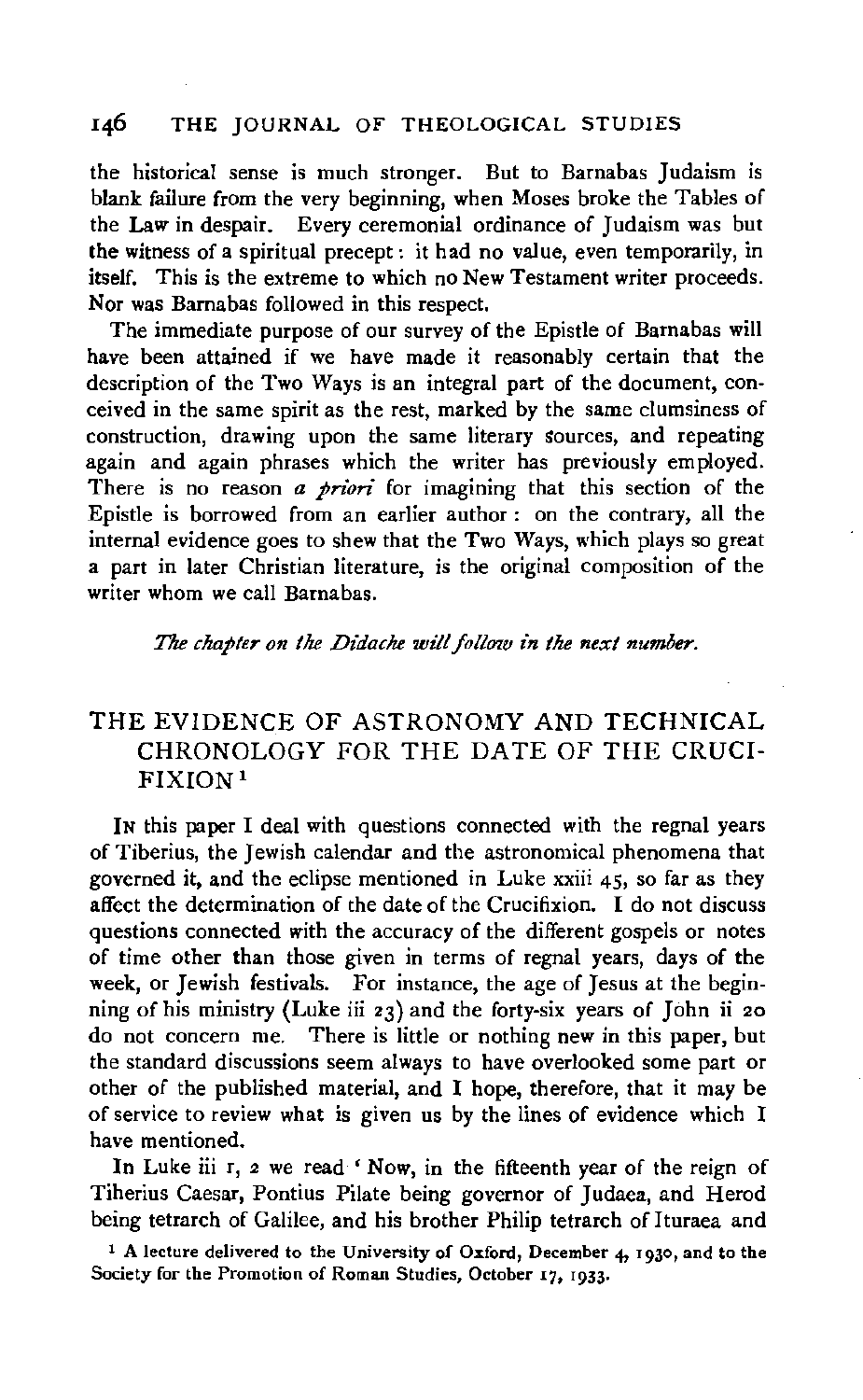of the region of Trachonitis, and Lysanias the tetrarch of Abilene, Annas and Caiaphas being the high priests, the word of God came unto John, the son of Zacharias, in the wilderness'. The names of the several rulers imply a date between the spring of A.D. 26 and the spring of A.D. 34· The one precise date, and there can be no doubt that it was intended to be a precise date, is the fifteenth year of Tiberius. The meaning of this date has been discussed by many scholars, including two eminent scholars of British nationality, Sir William Mitchell Ramsay and the late Professor Cuthbert Turner, from whose opinions I am going to express dissent.

Various honours and powers were conferred on Tiberius in the lifetime of Augustus, so that the question arises whether his regnal years are reckoned from some act of association with Augustus or from his final proclamation after the death of Augustus. There is nothing *a priori* impossible in either view. The question is to be determined by evidence. We must realize, to begin with, that in the eastern provinces of the Roman Empire the current date was regularly expressed by the regnal year of the emperor. St Luke would not have to convert into regnal years a date expressed in some other way, nor would the authority on whom he relies be likely to have done such a thing. We should expect the fifteenth year of Tiberius to have as definite a meaning as our year 1930, or, I might say, as our year 1730, to allow for the possibility of different styles with different New Year's Days. And, if it had such a meaning, it would be as independent of what, in the writer's opinion might, could, would, or should have been the way to reckon imperial years as the meaning of 1930 is independent of our opinions on the date of the birth of Christ. Dates in leases and contracts would depend on the adopted method of reckoning such years, and every business house would need to have a list, shewing the number of years that had in practice been assigned to each emperor. Have we, then, sufficient evidence to shew whether there was a uniform method of reckoning the years of Tiberius, and, if so, do we know what that method was?

Both these questions must be answered in the affirmative, or perhaps rather with such an approximation to an affirmative as the co-existence of different calendars permits. The earliest discussion which marshals the evidence at all completely is a doctoral dissertation by Kästner. published at Leipzig in 18go under the title 'De Aeris quae ab imperio Caesaris Octaviani constituto initium duxerint'. It makes no reference to St Luke's gospel, and has been overlooked by most scholars, both classical and theological, though it was known to Schürer,<sup>1</sup> who recognized that it settled the question. To follow the evidence it is

<sup>1</sup> Geschichte des jüdischen Volkes im ZA. Jesu Christi, 3 Aufl. i (1901), 444.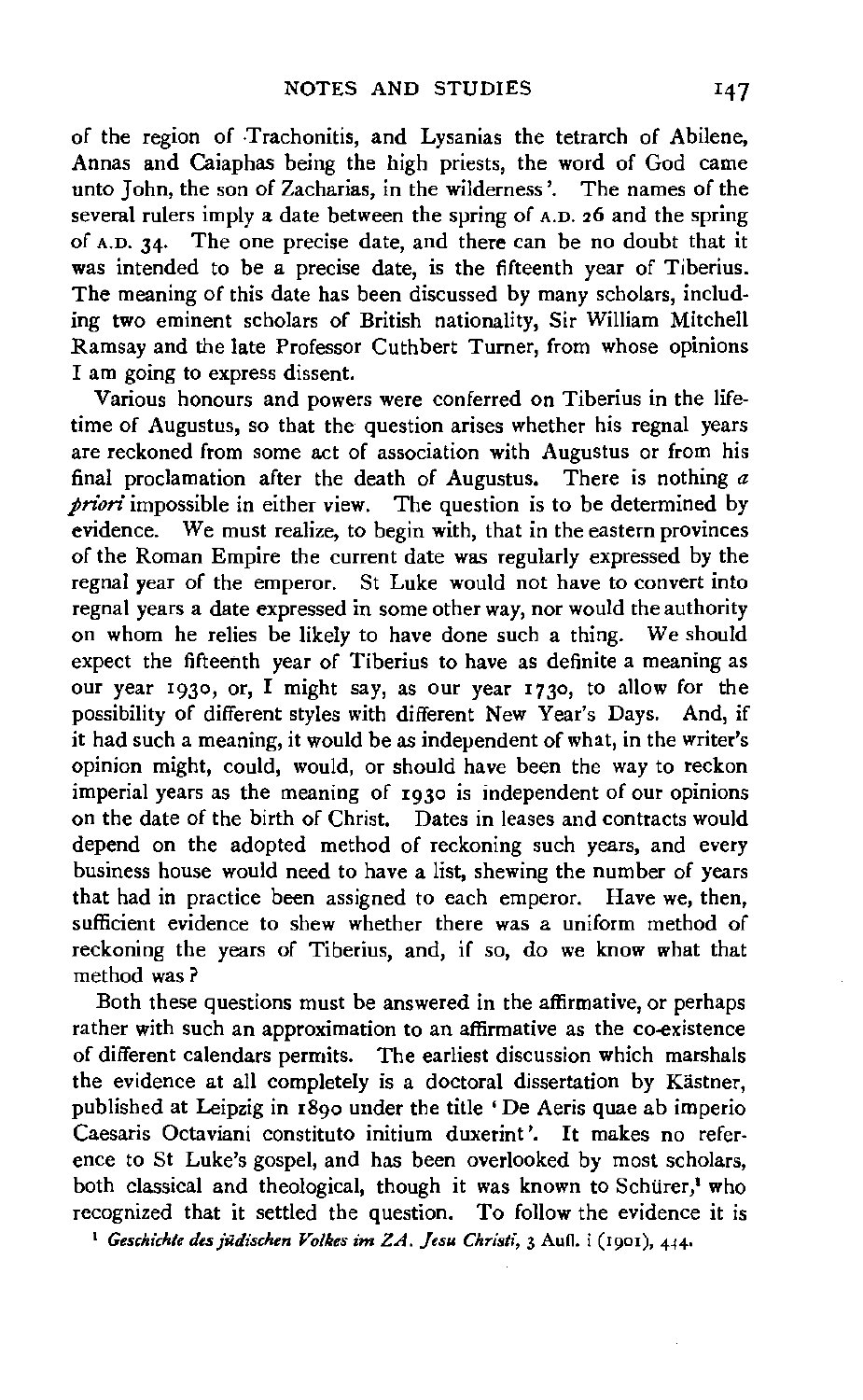necessary to remember two dates. Augustus died in the year A.D. 14, on August 19. Tiberius did not accept the full powers which Augustus had enjoyed until after the apotheosis of Augustus, which took place on September  $I7$  of that year.<sup>1</sup>

Now, as Kästner (pp. 10, 11) and many others point out, we have an Antiochene coin which bears the double dating of the first year of Tiberius and forty-fifth of the Actian era, and a Seleucian coin which bears the double dating of the third year of Tiberius and forty-seventh of the Actian<br>era. These shew first of all that the first year of Tiberius, as reckoned These shew first of all that the first year of Tiberius, as reckoned at Antioch, lasted long enough after his proclamation for coins to be struck during it; they also give us the equation between years of Tiberius and years of the Actian era. Now Mr Tod has shewn in his paper on 'The Macedonian Era', in the *Annual* of *the British School at Athens,* vol. xxiii (rgr8-rg), p. 212, that the Actian era was generally reckoned in each city from the beginning of the year that was current at the time of the battle of Actium, 3 r B.C., September *z,* though at Philadelphia it was reckoned from the birthday of Augustus immediately following the victory, i.e. from 31 B.C., September 23, which was also the local New Year's day. Perhaps it was selected as the date of the autumn equinox. From this it follows that the Actian era might begin anywhere from 32 B.c. September to 31 B.C. September according to the position of the New Year in the local calendar. We have, however, definite evidence to shew when it began at Antioch. For this purpose Kästner, pp. 7, 8, uses a succession of Antiochene coins, which give not merely the year of the Actian era, but the number of times Augustus had been created consul. In this way he is able to shew how these years compare with the consular years, and demonstrates conclusively that the Actian era at Antioch began in 31 B.C. on September 1 or October 1.<sup>2</sup> He also produces evidence to prove that September, not October, was the first month of the Antiochene year. The evidence is late and not conclusive. It would seem to establish that the indictions began on September  $r$ , and the years of the Seleucid era on October  $r$ , so that two New Year's days were current simultaneously after the introduction of reckoning by indictions. Now, if the years of the Actian era began on October r, the numbering of those years at Antioch must have been an exception to the rule discovered by Mr Tod. But, if they were reckoned from September r, the first year of that era would actually include 31 B.c., September *z.* It seems probable, therefore, that the September New Year was not first introduced when reckoning by indic-

2 van Domaszewski's argument, *Abhandlungen sur riimischen Religion* (1909),  $205-209$ , that the Antiochene year began on November 18 is too far-fetched to be considered seriously.

<sup>1</sup> Fasti Amiterni, *CIL* i2 p. 244.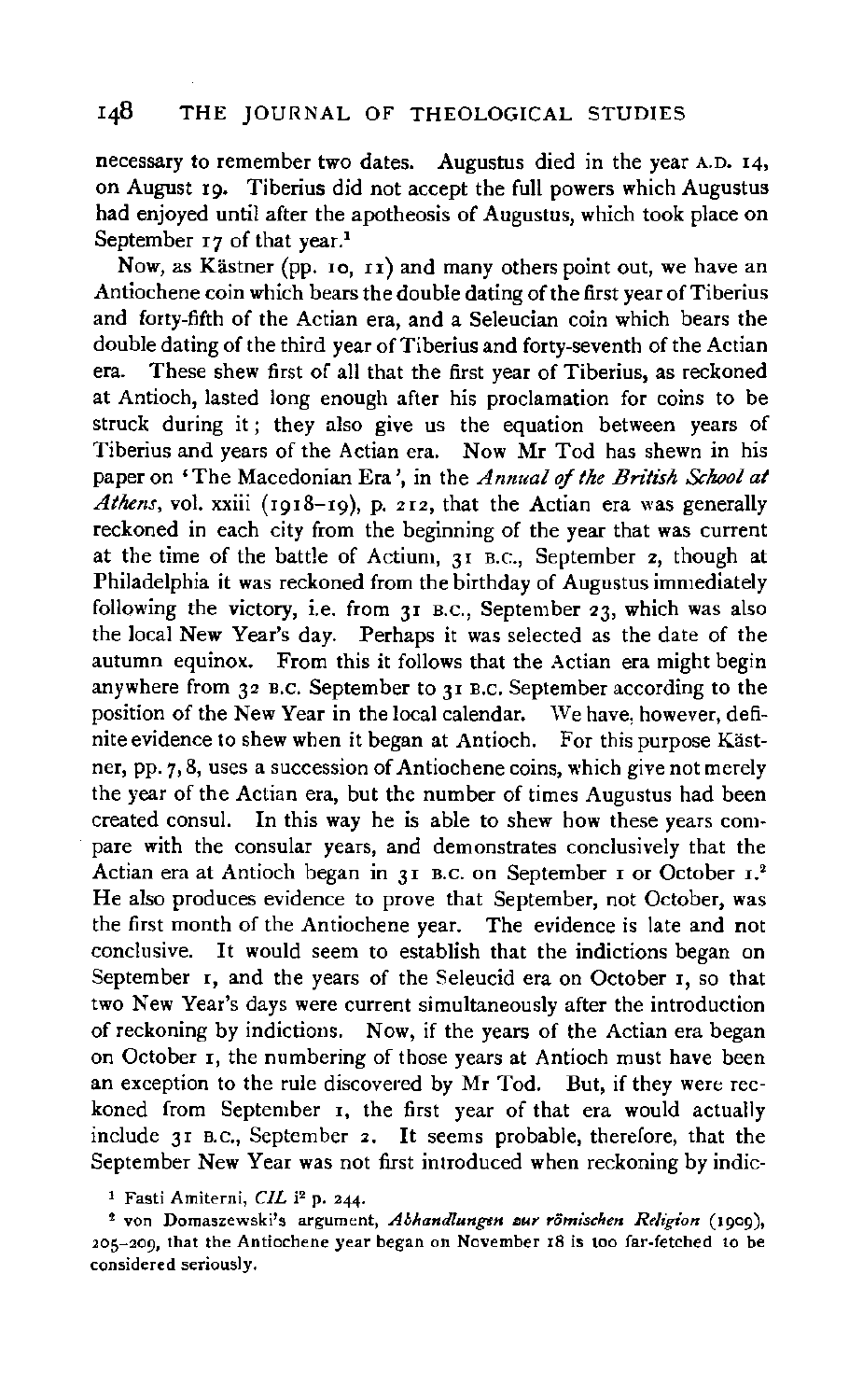tions came into vogue, but goes back to the original adoption of the Julian calendar at Antioch under Augustus. And, as it is probable that the regnal years and the years of the Actian era would in each city be reckoned from the same New Year's day, we have the first year of Tiberius at Antioch equated with a year which ran from A.D. 14 September  $r$  to A.D.  $r \leq A$ ugust 31, and the third year with one which ran from A.D. r6 September r to A.D. 17 August 31. In *Tacitus''Annals*  iv  $\bar{x}$  the year  $A, D, 23$  is described as the ninth of Tiberius. This would imply that A.D. 15 was the first, but the regnal number is not introduced as the name of the year, and cannot be pressed as evidence either of an official or of a popular enumeration. There is also an inscription from the neighbourhood of Marseilles, *CIL* xii 406, which is known to be-<br>long to a p, to and which is dated in the fifth year of Tiberius. This long to  $A$ . D. 19, and which is dated in the fifth year of Tiberius. would imply that the corresponding date in A.D. 15 fell in the first year of Tiberius, but does not tell us on what exact day the first year was supposed to begin. Then there is an inscription belonging to Cyprus. cited by Kästner,<sup>1</sup> which is clearly dated with the year of tribunician power as well as the month and day of the Cypriot calendar, as belonging to Tiberius's birthday, A. D. 29, November r6, and is dated in the sixteenth year of Tiberius. This would seem to imply that the years of Tiberius are here numbered from the Cypriot New Year A.D. 14, September 23.

Kastner's material is given independently with additions in Dieckmann's article, *Die effektive Mitregentschaft des Tiberius*.<sup>2</sup> Like Kästner, Dieckmann, in this article, makes no reference to St Luke. Dieckmann goes more into detail than Kästner in the matter of Palestinian and Egyptian evidence.

The Palestinian coins are conveniently summarized by P. Thomsen, *Kompendium der paliistinlschen Altertumskunde* (1913), 97, but some of the data there given require important modifications in the light of Sir George Hill's studies, published in *Catalogue of Greek Coins, Palestine*  (1914), ci. Down *to* the close of the procuratorship of M. Ambibuchus, A.D. r 2, the coins of the Roman procurators of Judaea bear the title Kat- $\sigma$ apos. The years are numbered from the accession of Augustus, which coincides with the Actian era. No coins of the procurator Annius Rufus appear to exist. At all events, there are none between the forty-first year of Augustus and the second of Tiberius. A coin which was formerly attributed to the first year of Julia has been recognized by Sir George Hill as a restruck coin of Alexander Jannaeus. Valerius Gratus and Pontius Pilate struck coins bearing the name of Julia or of

<sup>1</sup> Now published by W. Dittenberger, Orientis Graeci Inscriptiones Selectae ii (1905), 583. See Dittenberger's notes.<br><sup>2</sup> Klio, xv (1918), pp. 339-375.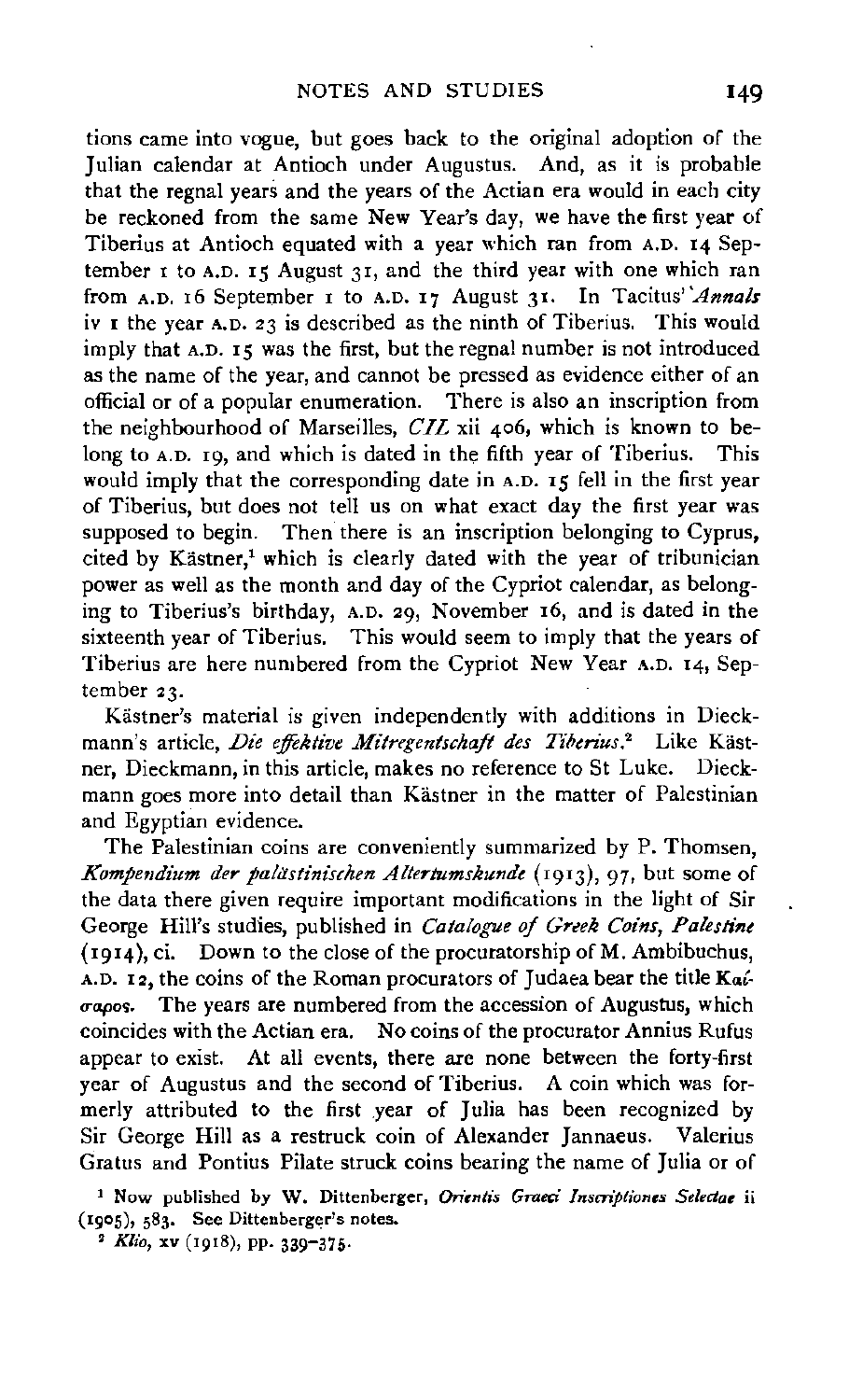Tiberius or the two names together. This coinage extends from the second to the sixteenth year of Tiberius, and Julia's name is found in the second and sixteenth, among other years. Julia was the mother of Tiberius, who received the name of Julia Augusta by Augustus's will, so that any coins bearing her name must have been struck after the death of Augustus. In the absence of coins of the first year of Tiberius, these coins do not by themselves prove that the years of Tiberius were reckoned from his final succession. They would be consistent with a reckoning beginning one year earlier. I shall return to these coins presently.

Dieckmann shews both from coins and from papyri that the first year of Tiberius, as reckoned in Egypt, must have been the year ending in A.D. r 5 on August 29. In fact, as Gardthausen has pointed out in *,Berliner Philologische Wochenschnft,* 40 (1920), p. 6r8, we know that this first year contained both a Choiak rg (December rs) and an Epiphi 6 (June 30). Kästner had wrongly supposed that it ran only from A.D.  $I_4$ August 19 to August 28 of the same year. We can, if we choose, fix the twenty·third and last year of Tiberius in Egypt by papyri illustrating the passage to the first year of Gains, and by so doing we get the same identification for the years of Tiberius. All our evidence points to one conclusion, that the regnal years of Tiberius throughout the whole empire were reckoned from his succession to full imperial authority, not from his eo-regency with Augustus. But the persistency with which a different view is held by certain scholars makes it necessary to examine their arguments in detail.

I shall begin with Sir William Ramsay,<sup>1</sup> who probably carries most weight in this country. His argument is that St Luke wrote in the reign of the emperor Titus, that the regnal years of Titus were reckoned from his association with his father, V espasian, and that St Luke used the method of reckoning years with which he was familiar in preference to that which obtained at the time to which he referred. Now let us see what is implied in this argument. It seems to imply that St Luke had before him dates expressed by some other system than regnal years, perhaps by names of consuls, that in order to reduce these dates to regnal years he had to count the interval from an emperor's accession, and that he had before him a chronological table which exhibited, among other events, some act which he regarded, or which the author of the table regarded, as a definite association of Tiberius with Augustus, and that St Luke chose this as the epoch of the reign of Tiberius. Now it is extremely unlikely that St Luke had any such table before him. All his indications of time are related to local tetrarchs, the local governor, the high priests, and the years of Tiberius, i.e. to the era in

<sup>1</sup> *St Paul the Traveller and the Roman Citisen*, 3rd edition (1897), pp. 386, 387.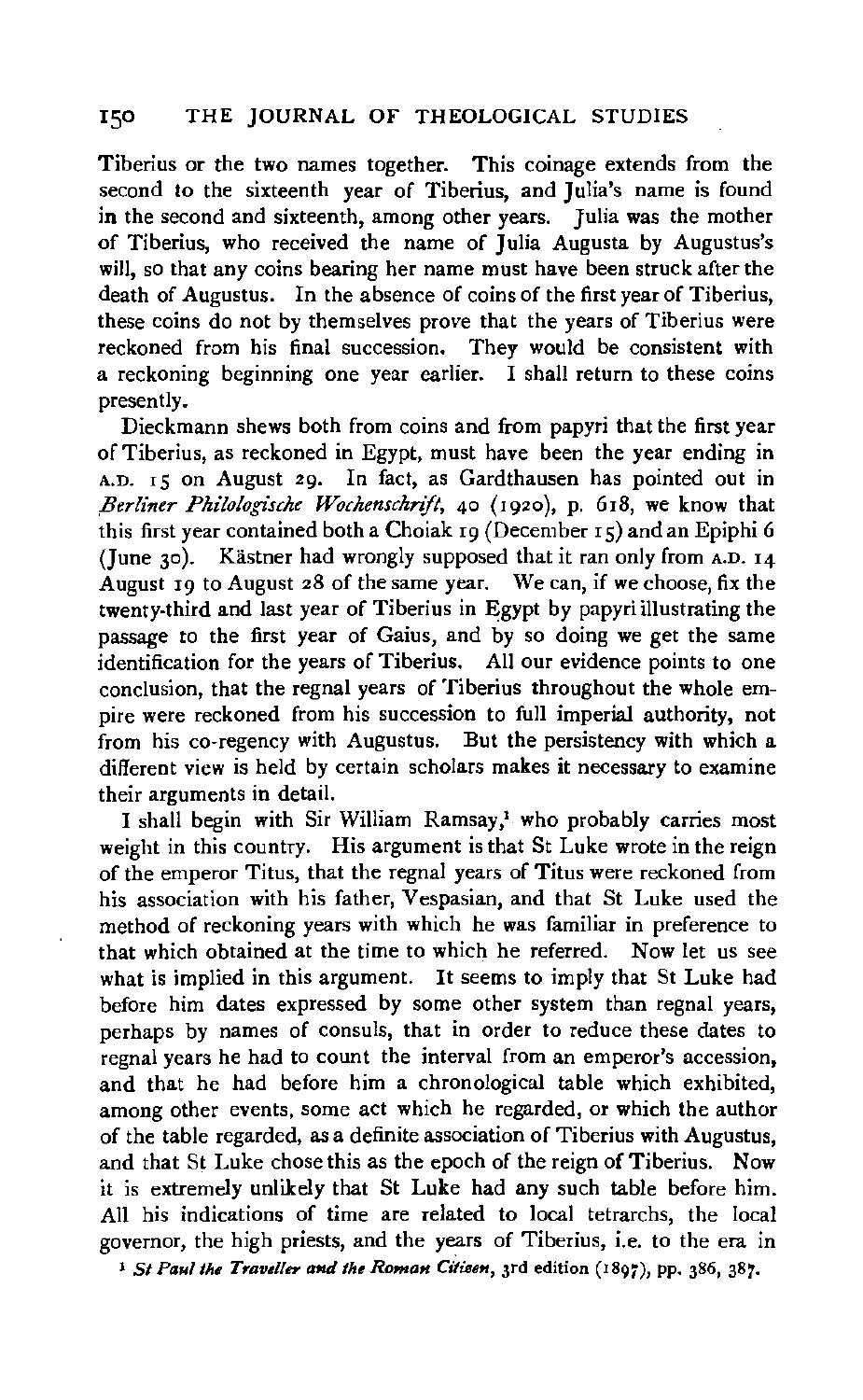common use in the country. If he was converting the date from consular years, he would doubtless have named the consuls. And, if he wished to indicate the exact year, as he must have done, he certainly would not knowingly have used a phrase which, in the ordinary chronological lists, had a different meaning. I think we may safely reject Sir William Ramsay's explanation of the supposed eo-regency era. Turner held that, if Sir William Ramsay was not right, St Luke must have given a wrong date in error.<sup>1</sup> That is a suggestion which it is outside my purpose to discuss.

But there exists a group of scholars who hold that, in addition to the more common reckoning of years from Tiberius's actual accession, there was also in use a reckoning from his eo-regency, of which they believe they have documentary evidence. The evidence consists firstly of two Antiochene coins bearing the head of Tiberius with the legend  $\Sigma_{\epsilon} \beta_{\alpha\sigma\tau\delta\varsigma}$  $\frac{d}{dx}$ *le Bacrov* and the double dating in the one case of x and  $\frac{d}{dx}$  and in the other of I and 44· Similar coins, to which I have already referred, are found with the dates  $\bar{x}$  and  $\bar{4}$   $\bar{5}$  and  $\bar{4}$   $\bar{7}$ . These coins were published by Havercamp<sup>2</sup> in 1734, and the copies were taken by him from Morel's collection. If all these coins are genuine, the years 43, 44, and *45* of the Actian era are all found coinciding with the year 1 of Tiberius, and Tiberius is found in the lifetime of Augustus with the title Augustus, not otherwise given him on coins before his succession. Eckhel<sup>3</sup> satisfied himself by enquiry that the first two of these coins did not exist and had never existed, but that Morel had made a mistake. They have, however, been defended by Zahn in his Commentary on St Luke ( $r_{913}$ ), p. r88, and by Hartl in a monograph on the hypothesis of a one-year ministry of Jesus, *Neutestamentliche Abhandlungen,* vii (r9r7), 67 ff. Gerhardt, in an article on the date of the Crucifixion,<sup>4</sup> goes the length of stating that Hartl had verified the existence of the first named of these coins from two well-preserved specimens in the coin-cabinet at St Florian. This is a mistake. What Hartl professes to have verified is the existence of the third named, which belonged to the first year of Tiberius's sole reign. Hartl tries to explain the connexion of the year *one* of Tiberius with three successive years of the Actian era by supposing that the years of Tiberius's eo-regency were reckoned from A.D. 13 January r, so that the first year would coincide partly with the Actian year 43 and partly with the Actian year 44. Then we have the first year of the actual reign beginning about the same time as the Actian year *45·* This is the best explanation, if the coins which he refers to

- 
- <sup>3</sup> Doctrina Numorum Veterum, iii (1794), pp. 276-278.
- <sup>4</sup> Astronomische Nachrichten, Band 240 (1930), 137-162.

<sup>1</sup>*Encyclopaedia Brilannica,* utb edition, iii (1910), 888. 2 *Thesaurus MoreUianus,* Tom. 11, Fam. Junia, Tab. l, LiL I.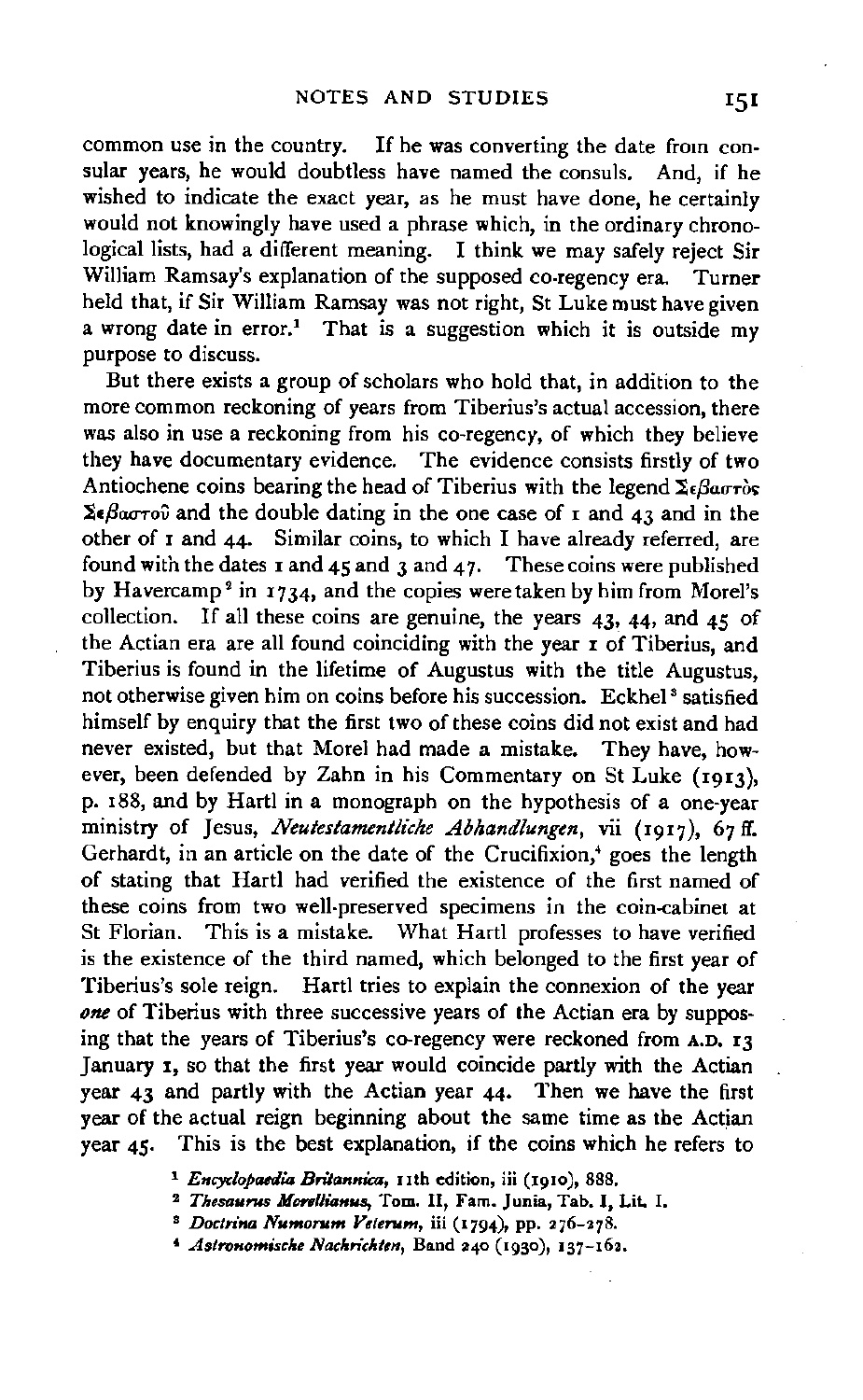the period of eo-regency are real. But I note that Gerhardt places the first year of the co-regency one year earlier than Hartl does, making it equivalent to our year  $I_2$ , and he thus identifies the fifteenth year of Tiberius with A.D. 26. I do not believe that the reality of these coins can be seriously defended, and, even if they were real, they provide no evidence that the era of the eo-regency was continued after Tiberius's succession to sole rule. In fact, as coins of the same type issued after the death of Augustus shew the era of sole rule, the inference would be that the eo-regency era, if it ever existed, was completely superseded when Tiberius was proclaimed sole emperor.

All our literary sources, early or late, reckon the years of Tiberius from his final accession. Gerhardt has attempted to find two exceptions. The one is a passage in the Stromata of Clement of Alexandria I, xxi  $144$ , ed Stählin ( $1906$ ), p. 89, where two schemes of Roman chronology which Clement had found in different authorities are given. In the first Tiberius is assigned 22 years, but in the second he is given *z6*  years 6 months 19 days. As he died in A.D. 37, March 19, this would make his reign begin on the Egyptian New Year's Day, August *zg,* in A.D. ro, if the months are Egyptian months of 30 days. This is exactly four years earlier than the date from which the reign is reckoned on Egyptian coins and papyri. There are several errors in this list, and it is easier to suppose that in one of the many imperial lists preserved to us a scribe has written z6 in error for 22 than that an otherwise unknown reckoning is preserved in this list in Clement. The second exception is still less satisfactory. Hippolytus in his Commentary on Daniel *iv* 23, ed. Bonwetsch (r897), p. 242, gives the date of the Crucifixion as follows : ' And he suffered in his 33rd year on the 8th day before the Kalends of April on a Friday, in the rSth year of Tiberius Caesar, in the consulship of Rufus and Rubellion.' As the consulship of Fufius and Rubellius, to which Hippolytus wishes to refer, was our A. D. *zg,* it would follow that if this was the eighteenth year of Tiberius, his first year must have been A.D. 12. But there can be no doubt that Hippolytus has merely added 3 to the date given by St Luke for the beginning of John's ministry, just as he has added 3 to the age attributed by St Luke to Our Lord at the beginning of his ministry. He has permitted himself to combine the eighteenth year of Tiberius obtained in this way with the consular date given by tradition. There is no reason to suppose that he had examined the consistency or otherwise of these two dates.'

I take it, then, that we may safely regard the theory of an era of the eo-regency of Augustus and Tiberius as exploded.

<sup>1</sup> Turner, who adopted the date 29, rejected the evidence of Hippolytus for the 18th year, explaining it as I do here.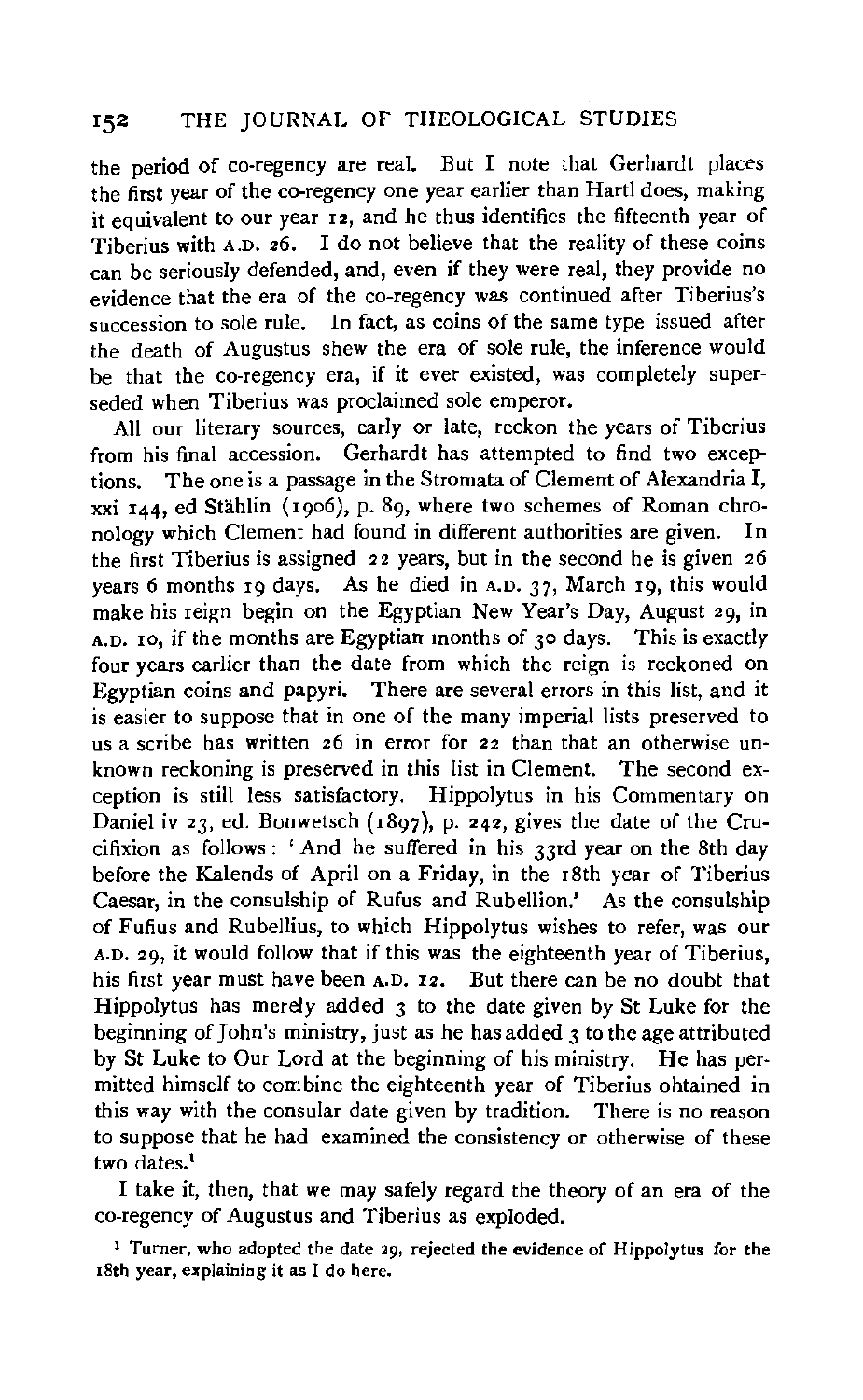But, although it is established that the years of Tiberius were reckoned from the beginning of his sole reign, there remains a question as to the initial date of each regnal year. In the eastern provinces of the Roman empire the year in which a reign began was regularly regarded as the first year of that reign, and the year beginning at the next New Year's Day was regarded as the second. We have abundant evidence to prove this in the case of Egypt, and such evidence as we have elsewhere confirms it. But we have seen that alike in Syria, in Cyprus, and in Egypt, the whole year, lasting from the autumn of A.D. r4 to the autumn of A.D. 15, was reckoned as the first year of Tiberius. Now, if his reign was deemed to have begun on the death of Augustus in A. D. 14 August 19, a second year might have been expected to begin at the New Year's Day in the autumn of A.D. I4, and Cichorius has, in fact, in the *Zeitschrift für die neutestamentliche Wissenschaft* (1923), pp. 16-20, argued that the second year of Tiberius was reckoned from the Antiochene New Year's Day A.D. I4, October 1. He has clearly not studied the evidence. This would not only imply that the Antio· chene reckoning of the years of Tiberius was consistently one year in advance of the reckoning in Cyprus and Egypt, but it would also imply that all coins which give the Actian era as well as the years of Tiberius, whether in his first or in his third year, were struck in the month of September, quick work in the case of his first year, since Augustus did not die' till August I9.

It is now the accepted view that the regnal years of Tiberius were made to run from the date of Augustus's death, August 19, and from its anniversary in each year, irrespective of local New Year's Days, except in Egypt, where the evidence in favour of a year beginning on Thoth r, or August 29, is unassailable. But such a departure from the usual practice is not required. We have seen that Tiberius did not accept the full powers exercised by Augustus till September 17 or later. By the time the new régime was proclaimed in the east, the principal New Year's Days would be past, August 29 in Egypt, September 1 in Syria, September 23 in Cyprus, and the first year of Tiberius would last till the New Year's Days of A.D. rs.

I have mentioned Egypt, Syria, and Cyprus, but not Palestine. Here comes in the significance of the Palestinian coins of the sixteenth year with the names of Tiberius Caesar and *Iov* $\lambda$ *ia* Kaioapos, Julia the daughter of Caesar, the chronological value of which has not received sufficient attention. The sixteenth year of Tiberius at Antioch must have begun in A.D. 29, September I. But the death of the Empress, Julia Augusta, is the first event noticed by Tacitus under the consulship of Fufius and Rubellius, our A.D. 29. It seems improbable that coins bearing her name continued to be issued after her death, and, in fact, a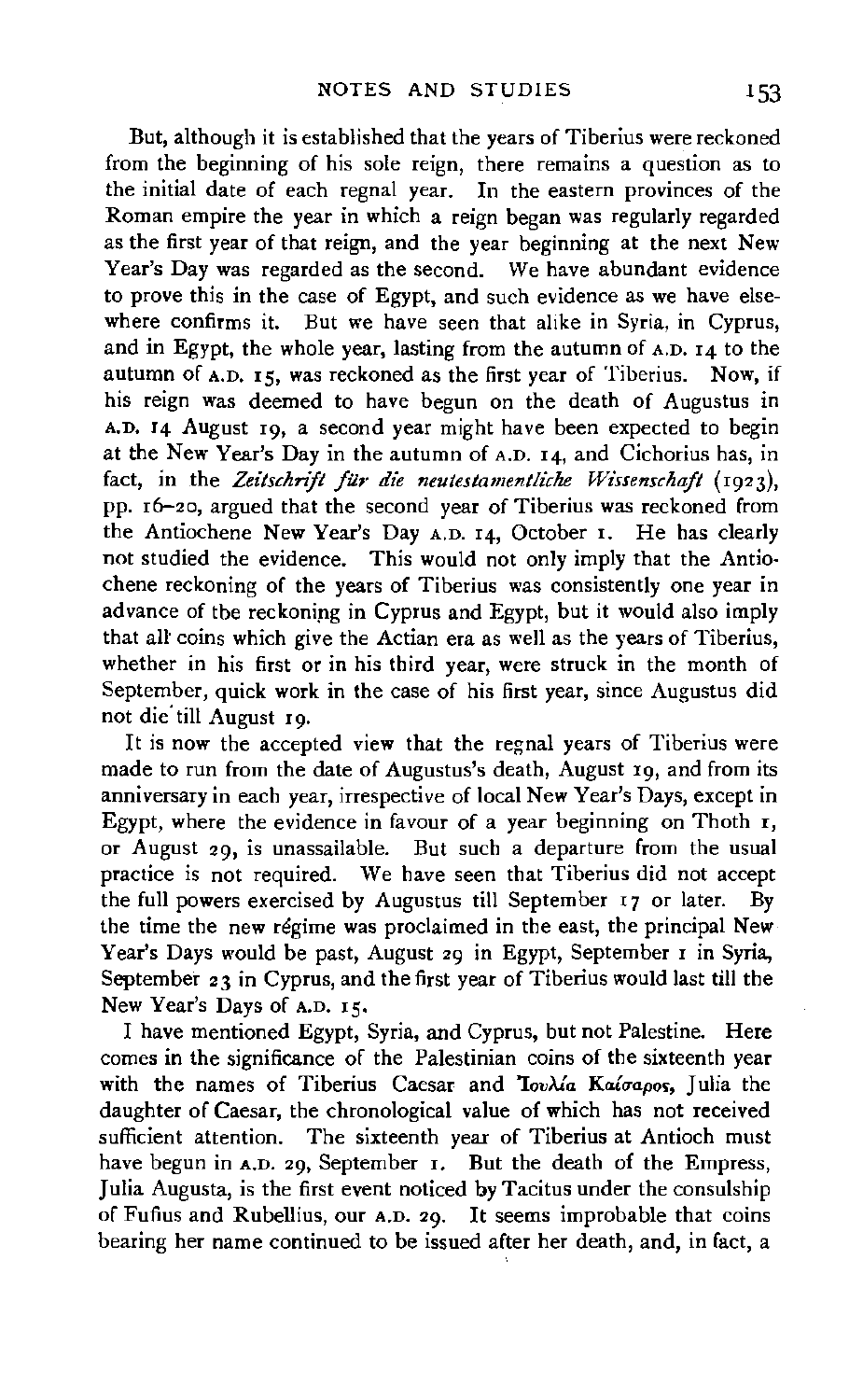new type is found on Palestinian coins after this date. On the other hand it might seem strange that the first event recorded by Tacitus for a year beginning in January should have fallen in August or later, so as to be still unknown when coins were struck at Caesarea in September or later. This argument, however, cannot be pressed, since there is nothing to connect the other events recorded by Tacitus under this year with the earlier part of it. Any difficulty that there may be is lessened, if we suppose that the procurators of Judaea had adopted a different New Year's Day from the legates of Syria, probably Nisan r, so that an event happening early in the Roman year might also be in the new Palestinian year. The Books of Maccabees use both the Nisan and the Tishri new years.<sup>1</sup> In both books the months are numbered from Nisan, but, while in the Second Book of Maccabees the years of the Seleucid era begin in the autumn, the First Book appears to use years of that era beginning in Nisan when following a Palestinian authority and years of that era beginning in autumn when following a Syrian authority. The Mishnaic tract Rosh-hashana, stating the purposes for which the Nisan and Tishri New Years respectively were used, states that regnal years were reckoned from the beginning of Nisan,<sup>2</sup> but it is not likely that this is intended to refer specially to the practice of the Roman procurators of Judaea, who, of course, had other subjects besides Jews. I know of no other evidence bearing on the beginning of the officially reckoned regnal years in Palestine, but the evidence seems to support the view that in the Palestinian practice the number of the year changed in Nisan rather than in the autumn, so that the fifteenth year of Tiberius would begin in Nisan of A.D. 28, while at Antioch it did not begin till September <sup>1</sup> of that year.3 In any case the fifteenth year of Tiberius must have been our  $A.D. 28-29.$  In the Elephantine papyri of the fifth century B.c. and in the papyri of Ptolemaic <sup>4</sup>and imperial Egypt, where two

<sup>1</sup> See Bickermann, s.v. 'Makkabäerbücher' in Pauly-Wissowa, *Real-Encyclopädie*, *x*iv (1928), 781-784.

<sup>2</sup> Der Babylonische Talmud, tr. Goldschmidt, iii (1930), 531.

s Reichardt, who owned coins which appeared to be dated in the 8th and 9th years of Agrippa I, but of which there is no example in the public collections, explained these dates on the supposition that Agrippa's and year began on Nisan I of A.D. 37, immediately after his accession, and that his gth year began on Nisan I of A. D. 44, shortly before his death. The coins were discussed at some length by Madden, Coins of the Jews, Numismata Orientalia, ii (1881), 132. Turner, Hastings's *Dictionary of the Bible*, i (1898), 416, viewed this argument with favour. Most scholars reject or ignore the evidence of these coins. The argument is in any case precarious, and it would be more precarious to draw from it a deduction as to the practice of the Roman procurators.

t For the calendar under the Ptolemies, see Frank in *ArchivfiirPapyrusforschung,*  xi (•933).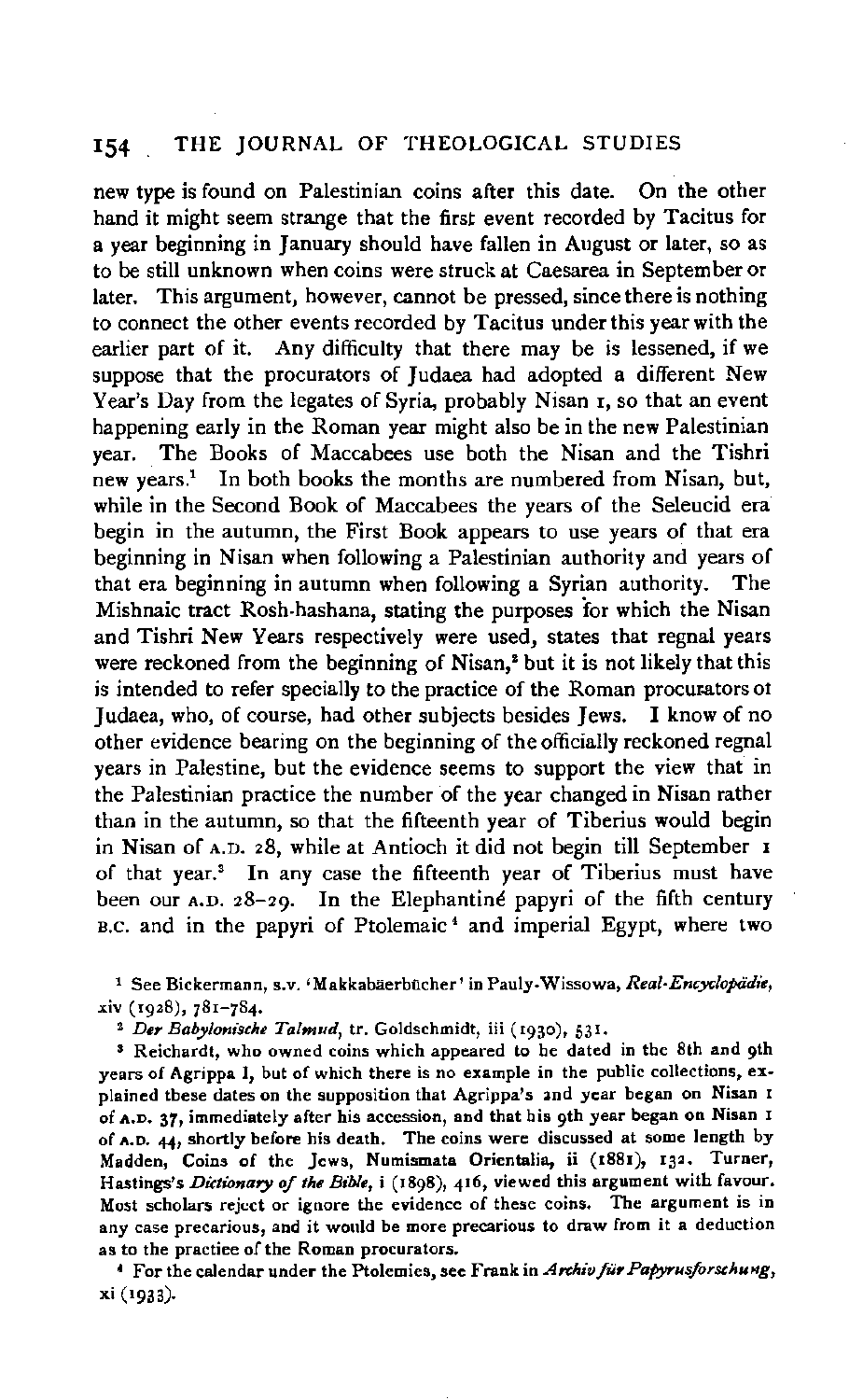calendars with different New Year's Days are used simultaneously, a new regnal year is made to begin on the New Year's Day of the calendar in which the date is expressed. This means that the regnal year may at times differ by one according to the calendar used. In such a case, if the date is expressed in both calendars, the proper regnal year is used with each. There would, therefore, be nothing contrary to Roman practice in having differences which might amount to several months in the beginning of the regnal year in different provinces and even in different cities in the same province, for the Palestinian cities did not all observe the same calendar. We may compare the difference of styles which was common in Europe in the middle ages, and which survived in England till  $1752$ . I believe the Annunciation style, by which the year begins on March 25, is still used in papal appointments to bishoprics.

If the fifteenth year of Tiberius was a correct date, then we can de· duce from it a *terminus a quo* for the date of the Crucifixion. If that year began in the spring of 28, the Crucifixion can hardly have been earlier than the passover of 29, and most scholars would probably feel that the passover of  $3I$  is the earliest consistent with that. But, as has been seen. Turner was prepared to abandon the fifteenth year of Tiberius sooner than the year 29, which was, according to the oldest tradition preserved to us, the year of the Crucifixion.

The question of the exact year of the Crucifixion opens up an entirely different kind of chronological problem. All the gospels are agreed that the Crucifixion was on a Friday. The three synoptic gospels imply that it was on the first day of unleavened bread, the fifteenth of the . Jewish Nisan, while St John's gospel asserts in the most definite way that it was on the preceding day, the 14th of Nisan. Ecclesiastical tradition favours St John's date. The problem, then, is to discover in what years, if any, the 14th of Nisan fell either on a Thursday or on a Friday. The Jewish calendar has always been lunar, each month beginning in the neighbourhood of the new moon. Twelve such months would average  $354$  days 8 hours, approximately  $11$  days less than a solar vear. But each month was kept approximately to a fixed place in the But each month was kept approximately to a fixed place in the solar year by the intercalation of a thirteenth month when necessary. The problem, then, divides itself into two parts. We have to consider which astronomical month in a given year was the Jewish Nisan, and which day in that month was regarded as the r<sub>4</sub>th. Throughout the whole ancient world civil governments, which might or might not be also priestly, intercalated somewhat irregularly, using their own discretion from year to year. Astronomers preferred intercalation by cycle. In the modern Jewish calendar, which is commonly supposed to date from the fourth century A.D., intercalation is by cycle, but the whole of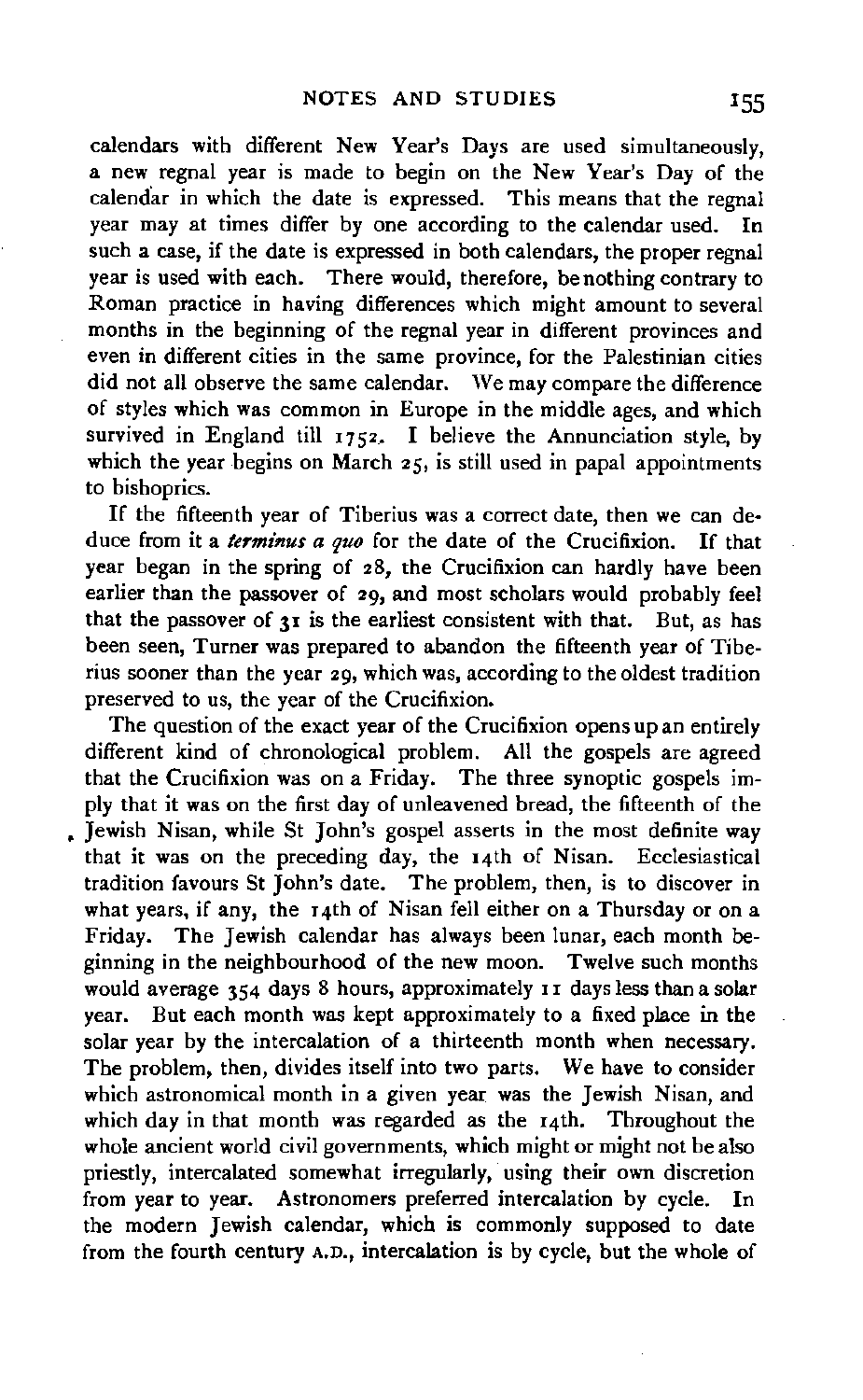our external evidence, which is mainly rabbinic, goes to shew that intercalation was regulated annually by the judgement of the Sanhedrin, not by a fixed cycle, in the time of Our Lord. This does not mean that the intercalation was absolutely arbitrary. There are four passages in Philo which connect either the month of Nisan or the feast of Passover with the spring equinox *(De Mose* ii r6g ; *De Decalogo* ii 206; *De*  Septenario ii 293; and *Eae quae sunt in Exodo quaestiones solutionesque, in Philonis Judaei Paralipomena Armena,* ed. Aucher, Venice 1826, pp. 443-446). Josephus, *Antiquities* iii ro. *5,* mentions the command to sacrifice the passover in the month Xanthicus or Nisan on the fourteenth day according to the moon, the sun being in Aries. Aristobulus is cited by Anatolius<sup>1</sup> for the rule that both sun and moon must at the feast of the passover be passing through the equinoctial  $\tau \mu \hat{\eta} \mu a$  or section (of the zodiac). This means that the sun must be near the spring equinox and the moon near the place of the autumnal equinox. If we suppose that the present Jewish calendar dates from about A.D. 370, we shall find that it was originally arranged so that the earliest possible date for Nisan  $14$  should be March  $18$ , two days before the spring equinox, which the authors of the calendar may have calculated for our March 18. In the Samaritan calendar, which is probably very ancient and is independent of Jewish developments, the earliest possible date for Nisan 14 is March 25, which in Caesar's calendar was the supposed date of the spring equinox. There can, I think, be no doubt that the theoretically correct date for Nisan  $I_4$  has been within the twenty-nine or thirty days following the spring equinox from a remote antiquity with perhaps a latitude of a few days on the earlier side of the equinox. Aries, mentioned by Josephus, was reckoned as begin-, ning sometimes about 8° before the equinox and sometimes at the equinox itself, while the equinoctial  $\tau \mu \hat{\eta} \mu \alpha$  of Aristobulus must mean the equinoctial sign, as there was necessarily a variation of about  $30^\circ$  in the solar longitude at the time of passover. The term is, therefore, subject to the same ambiguity as the name of the sign given by Josephus. I reject Eduard Schwartz's argument in favour of a later date.<sup>3</sup> based on supposed synchronisms with the Tyrian calendar and also Schoch's,<sup>4</sup> based not on direct evidence but on inferences from modern information about the ripening of barley. It should be observed that the offering of the firstfruits of barley, which took place on Nisan r6, did not need *to* contain more than one sheaf, which could be obtained from

<sup>3</sup> 'Christliche und jüdische Ostertafeln', Abhandlungen d. königl. Gesellsch. der *Wissenschaften, Gottingen,pht1.·hist. Kl.,* N. F. viii, no. 6 (1905), 138-150.

<sup>&</sup>lt;sup>1</sup> Eusebius  $H. E.$  vii 32 17.

<sup>&</sup>lt;sup>2</sup> This is the date in  $A.D.$   $379$ , the earliest day in the particular 19 years' cycle.

<sup>4</sup> *BibliCa* ix ( 1928) 54 *note.*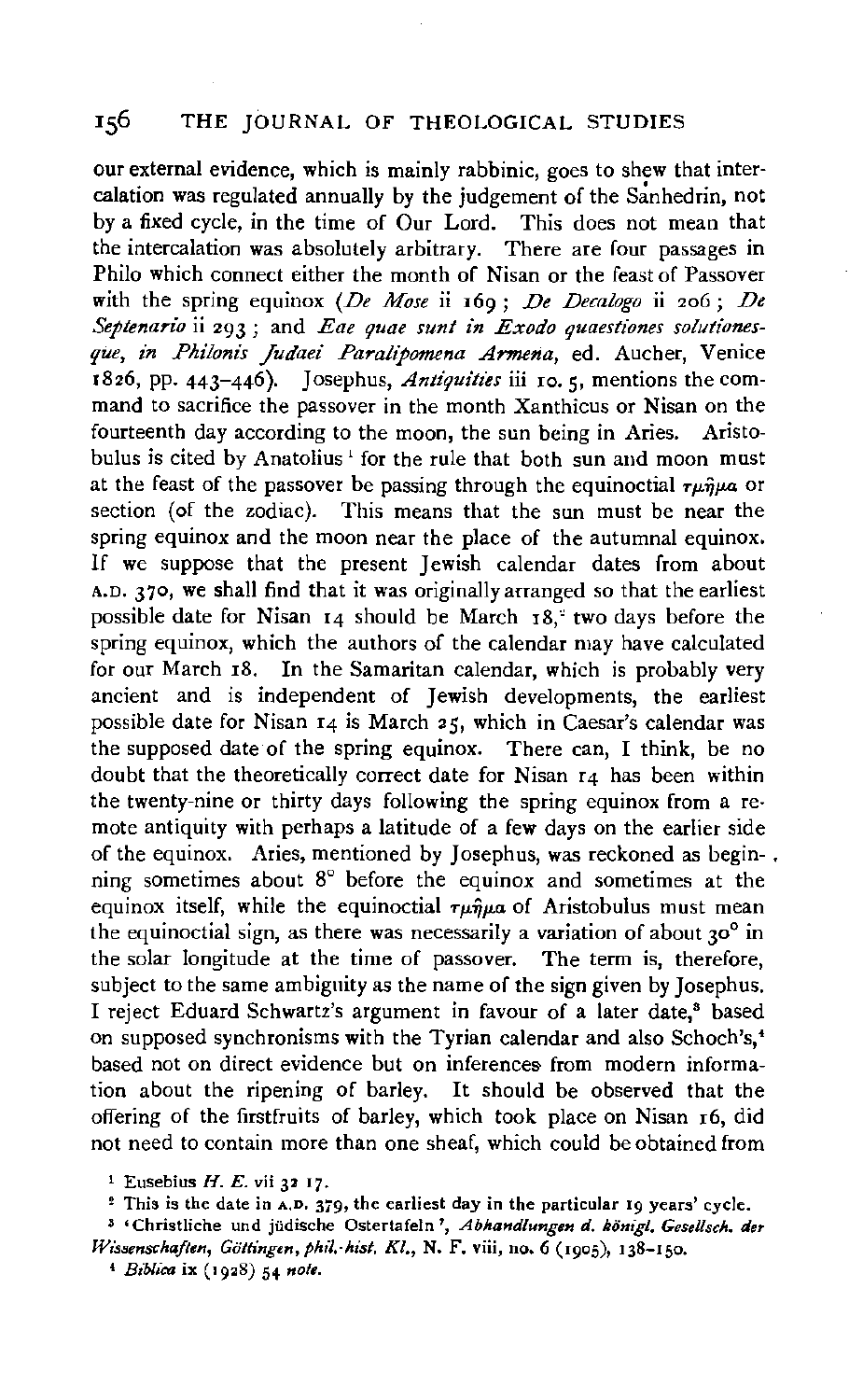the part of the country where the barley ripened earliest, perhaps from the Jordan valley, and might be ready long before a whole field was ripe. Although the command in Leviticus xxiii 14 does not go further than to prohibit the eating of fresh ears or of bread or corn made from them till after the offering of the firstfruits, Josephus, as Mr Herbert Owen has pointed out to me, states in the passage cited above, that the Hebrews were not permitted to reap for themselves till after the offering of the firstfruits on Nisan r6. This would be a strong incentjve to celebrate the passover at the earliest date at which the sheaf of barley could be obtained.

But we are not entitled to suppose that Nisan was always officially fixed by the strict astronomical rule just mentioned. The actual practice is probably well represented by the Talmudic tract Synhedrin,  $I_0b-13b$ , according to which the Sanhedrin, when considering whether to intercalate or not, might have regard to the state of the roads, the bridges, and the passover-ovens, to the possibilities of pilgrims who had already started arriving in time for the passover, to the growth of the kids, lambs, and pigeons, of the corn and of the fruit, and to the number of days that had to elapse before the equinox. According to some rabbis intercalation was to be avoided in a year of famine or in a sabbatical year, and a court might be influenced by the fact that the next year would be, or the last had been, a sabbatical year. We must, therefore, allow some margin of uncertainty in selecting the month which we are to regard as having been Nisan in a particular year.

Although intercalation was influenced by other than astronomical considerations, our evidence seems to shew that the beginning of the month was fixed rigorously by astronomical observation. The rule was the same as that which obtained at Babylon, and is still used to govern the date of religious festivals among the Mohammedans. If the lunar crescent could be seen at the close of the twenty-ninth day of the month, a new month was made to begin that evening. If the crescent was not seen that evening, the month was given a thirtieth day, and a new month was made to begin the following evening.<sup>1</sup> It is true that in the third century A.D. certain rabbis held that the Adar followed by Nisan or even both Adars in an intercalary year should be limited to twenty-nine days, but this rule is unknown to the Mishna and was disputed in the third and fourth centuries A.D. The inconvenience that it tried to obviate. The inconvenience that it tried to obviate, uncertainty among the diaspora as to the date of the passover, could also be obviated by doubling the festival, and the practice of doing so appears to be at least as old as the doctrine that Adar ought to contain

<sup>1</sup> See the Mishnaic tract Rosh-hashana, and the *Ilit pov Knovypa* cited by Clement of Alexandria, *Stromata* VI v 41.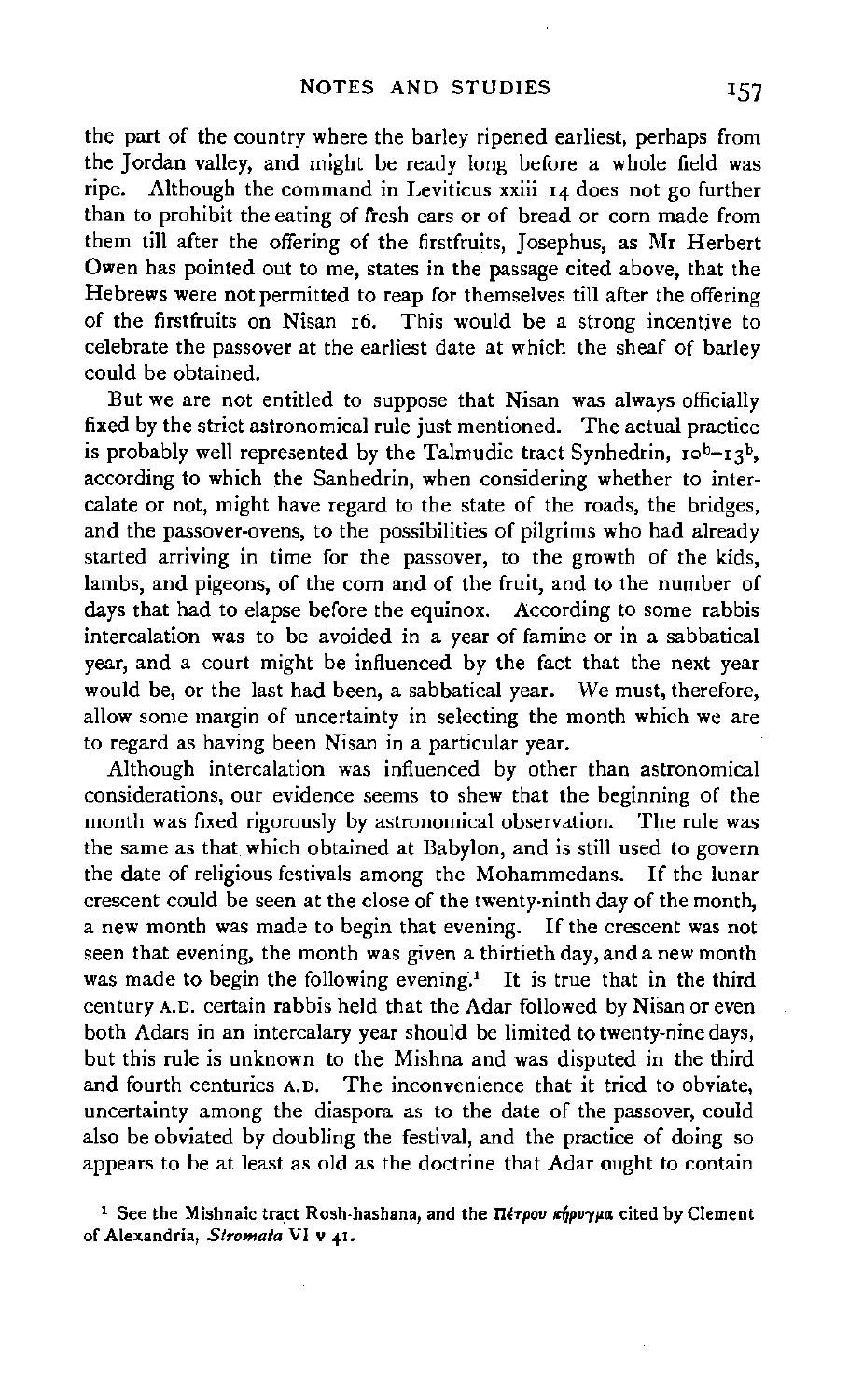twenty-nine days only.<sup>1</sup> There is really nothing in favour of Turner's view that such a rule existed in the time of Christ except that it is necessary to assume it, if the Crucifixion is to be dated in A.D. 29.

So we come to the question whether we can compute the first visibility of the moon astronomically and, if so, how. Literary and historical students do not always realize that the conditions of visibility of heavenly bodies to the naked eye which play an important part in ancient astronomy have no interest for modern astronomy, and that modern astronomers can give little information concerning them. attempt was made to investigate scientifically the conditions of visibility of the moon before my paper on the subject in the *Monthly Notices* of *the Royal Astronomical Sodety,2* published in 1910. In that paper I found a simple formula dependent on the altitude of the moon at sunset and its difference in azimuth from the sun at the same moment, which satisfied a series of seventy observations of the appearance or non-appearance of the young moon, made by Julius Schmidt at Athens. Since then Schoch has applied the same method to about 400 Babylonian and some modern observations. He found a formula differing from mine only in the numerical values to be used, the moon being more easily visible at Babylon than at Athens if the relative positions of sun, moon, and horizon were the same at both places. I applied my formula to the determination of the date of the Crucifixion in a paper published in the JouRNAL in 1910. The difference between my formula and Schoch's is unimportant. Where they differ, Schoch's formula is to be preferred. But the only conceivable year for which it gives a different result from mine is A.D. 27, if so early a date be conceivable.

I assume as a preliminary hypothesis that the 14th of Nisan is the first 14th day of a lunar month to fall after the spring equinox. Then in the year 27 the 14th of Nisan would fall on Thursday, April 10, according to Schoch's formula, or on Friday, April II, according to mine. So this year would suit the synoptic gospels in that it would place the Crucifixion on Nisan 15. In A.D. 28 Nisan 14 would fall on Tuesday March 30. If we suppose that Nisan fell a month late that year and that the appearance of the moon was delayed one day by cloudy weather, Nisan 14 in A.D. 28 would be Thursday April 29, which would suit the synoptic gospels, always supposing that 28 is on other grounds a possible year. I may add that it is not very likely that the moon would be obscured by clouds on April  $14$ , equivalent to April  $12$ Gregorian, but such a possibility must not be dismissed.

The year favoured by Turner, A.D. 29, cannot be forced into agree-1 See the Babylonian Talmud, tract Rosh-hashana, and my discussion in *j.* T.S. xii (1910) 124-126.

~ Vol. lxx, pp. 527-531.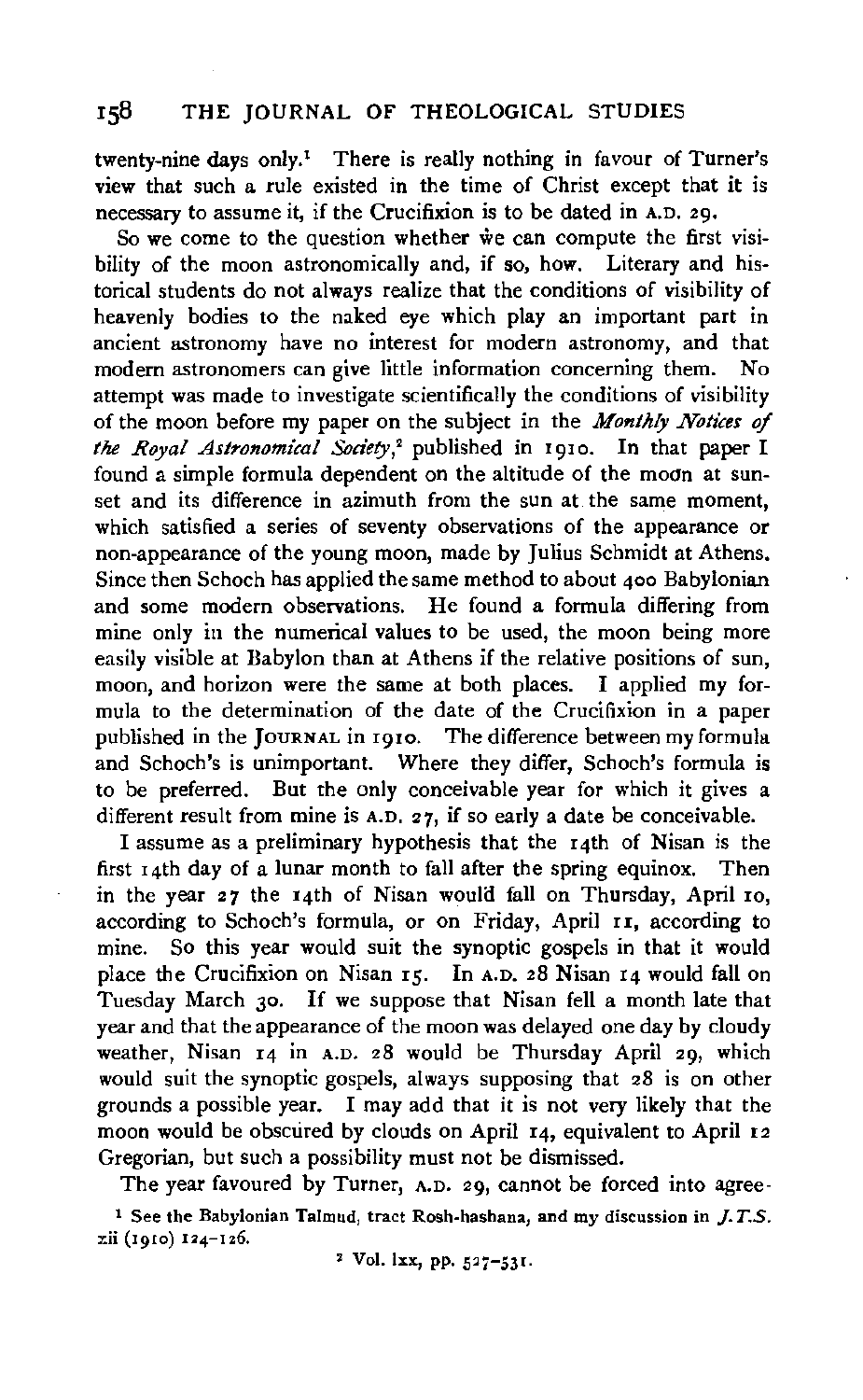ment with astronomy. Nisan  $t_4$  in that year ought to have been Monday April r8. If we throw it back a month, it would fall on Saturday March 19. To bring it back to Turner's date, Friday March 18, we have to assume not only what is not difficult, that the passover was in that year allowed to fall before the equinox, but also that the Sanhedrin was deceived by a witness who falsely believed, or at least falsely alleged, that he had seen the crescent on an evening when it was really invisible. I cannot say that this was absolutely impossible. But it is a rather desperate hypothesis. In A.D. 30, the 14th of Nisan should have fallen on Friday, April 7. And if 30 be not ruled out on other grounds, this is one of two dates which will satisfy St John's gospel. Gerhardt has attempted to shew that the moon may have been seen one day earlier than Schoch and I suppose, so that this year would satisfy the requirement of the synoptic gospels that the Crucifixion was on Friday Nisan 15. In a computation made for Gerhardt, Professor Neugebauer, of the Astronomisches Recheninstitut, Berlin, found for the true altitude of the moon at true sunset at Jerusalem in A.D. 30, March 23, 9:37°, and for the difference in azimuth of the two bodies, 5·46°, thus confirming computations made by Schoch and myself. According to Schoch's latest formula, for this difference of azimuth an altitude of  $9.9^\circ$  would be necessary in order to render the moon visible. The values which he obtained were regarded by him as minimum values. In view of the large number of instances on which they are based, any further reduction seems inadmissible. Professor Neugebauer advised Gerhardt that in favourable circumstances the moon might be seen half a degree lower than Schoch's revised minimum. This is true, but Professor Neugebauer has said nothing to shew how extremely rare such favourable circumstances are. In all the naked-eye observations that have come to my notice or Schoch's there was only one evening when the moon was seen nearer to the sun than Schoch's formula permits, in fact a good deal nearer than Professor Gerhardt requires. That was in 1916, May 2, when two maids looking for Zeppelins at Scarborough, and two ladies looking for Zeppelins at Heighington, succeeded in observing the lunar crescent.<sup>1</sup> It is well known to astronomers that there are rare occasions of abnormal atmospheric transparency. Apart from these Schoch's formula will not admit of so large an ex· ception.

In the year 31 Nisan 14 should have fallen on Tuesday March 27. We can shift it to a Thursday by supposing that Nisan fell a month late and that the appearance of the moon was delayed one day by cloudy weather. Schoch regards such a delay as impossible at that season of <sup>1</sup> A selection of observations which had been regarded as remarkable was dis-

cussed by me in *The Observatory*, xliv (1921), 308-311.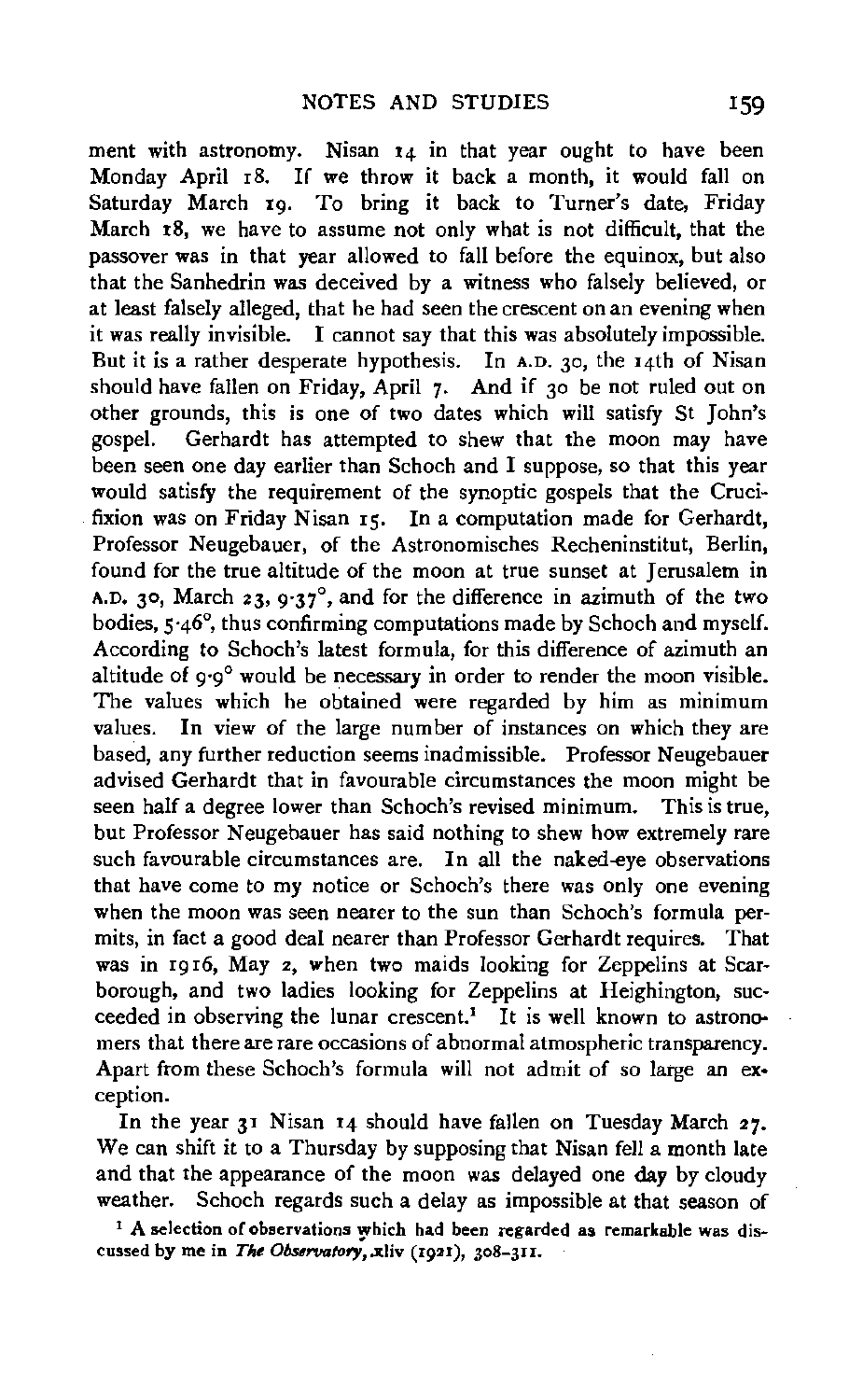the year. Eclipse observers know that you can never count on an absence of clouds. If any one wants to find a year that will suit the synoptists' date, I should certainly advise him to place Nisan one month late and the appearance of its crescent one day late in A.D. 31 rather than with Gerhardt to place the appearance of the crescent one day early in 30.

In  $32$  Nisan 14 should have fallen on Sunday April 13, or Monday April 14. It is absolutely impossible to shift this to a Thursday or Friday.

In the year 33 Nisan  $I_4$  ought to have fallen on Friday April 3. It cannot be shifted to a Thursday.

In the year 34 Nisan 14 ought to have fallen on Tuesday March 23, or on Wednesday March 24. If we suppose that Nisan fell a month after its normal time, we should have Thursday April 22, and Nisan 15 would be a Friday, as the synoptic gospels imply.

From this analysis it follows that from A.D. 27 to A.D. 34, 27 is the only year which will satisfy the implication of the synoptic gospels that in the year of the Crucifixion Nisan 14 fell on a Thursday, unless we assume that the first appearance of the crescent took place abnormally early or abnormally late or that Nisan itself fell a month after its normal season. Few scholars would regard 27 as a possible date or even 28 or 34. For 30 we have to suppose an extremely early visibility of the crescent; for 31 both a late Nisan and a late visibility. 29, 32, and 33 fall out altogether on this hypothesis.

If, on the other hand, we hold with St John that the Crucifixion was on Friday Nisan 14, we have a choice between A.D. 30 and A.D. 33, without assuming anything abnormal about the arrangement of the calendar or the visibility of the moon. This study tends, therefore, to support the Johannine date. If the fifteenth year of Tiberius is correct for the beginning of St John the Baptist's ministry, A.D. 30 seems rather earlier than we should have expected, A.D. 33 rather later.

There is one more astronomical phenomenon to examine. Matthew, Mark, and Luke record a darkness over the whole land from the sixth hour to the ninth hour, and the best authorities for the text of St Luke add the explanation  $\tau v \hat{v}$   $\dot{\eta} \lambda \dot{\omega} v$   $\dot{\epsilon} \kappa \lambda \epsilon \dot{\omega} \tau \omega \tau \omega s$ , 'the sun being eclipsed'. *Eκλείπειν* is a technical term, and when used of the sun or moon always means' to be eclipsed'. Now the darkness was certainly not caused by an eclipse of the sun, for on the fourteenth or fifteenth day of the lunar month the moon is at or near the full, and solar eclipses can occur only at new moon. It is open to us to suppose that this was a ridiculous unscientific explanation, but it is also open to us to suppose that it is the result of a confusion. At two of the passover seasons discussed in this paper there was a partial eclipse of the moon. The one was on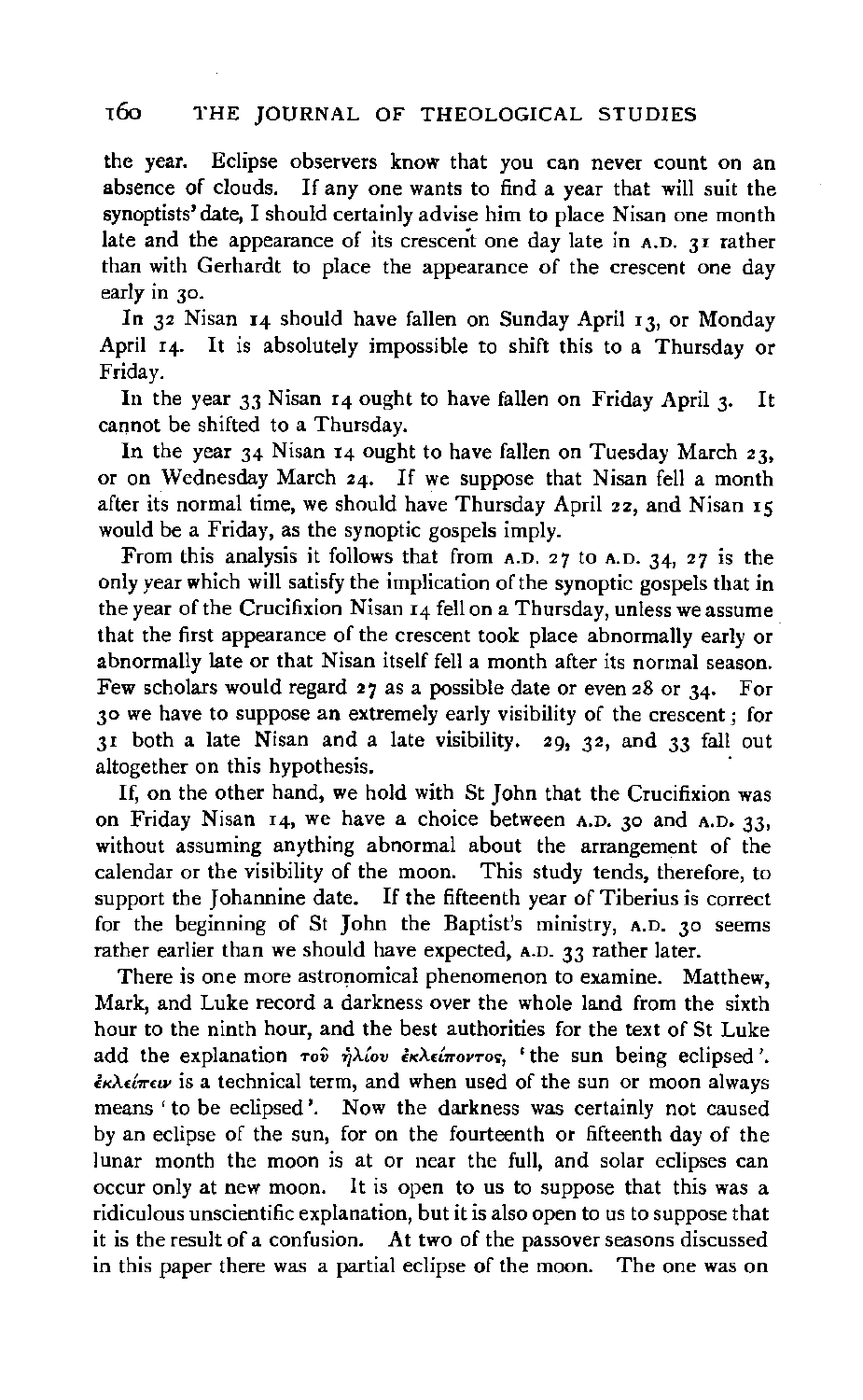the evening of Wednesday April 25 in the year 3r, two days before the Crucifixion, if we assume, as we must to make that year possible, that Nisan fell a month and a day late, and that the Crucifixion was on Nisan 15. This seems a highly improbable hypothesis. The other eclipse of the moon was on the evening of Friday April *3* in the year 33, i.e. on the very evening of the Crucifixion if we accept that year which has been found to agree with the Johannine date. This eclipse was first computed and brought into the question by Sethus Calvisius, but it is only within very recent years that the relative accelerations of the sun and moon have been determined with sufficient accuracy to enable us to state definitely whether the edipse was visible at Jerusalem or not. In these investigations Schoch and I have had the largest share. Our results are practically identical. Using Schoch's tables I find that the moon rose that evening at  $6<sup>h</sup>$  r 8<sup>m</sup> Jerusalem mean time, and that the eclipse ended at  $6<sup>h</sup>$  37<sup>m</sup>, so that a small eclipse would be visible the last nineteen minutes. No one who saw the eclipse of the moon can have mistaken it for an eclipse of the sun. But we must remember that in addition to St Mark's gospel or to a source common to the three synoptic gospels, St Luke had a good source for the Crucifixion, from which he gets his very Christlike sayings from the Cross. It is not unlikely that St Luke's separate source told him of the eclipse, but if his mind was running on the darkness earlier in the afternoon, recorded by St Matthew and St Mark, it was not unnatural that he should have misunderstood his informant and taken the eclipse for a solar eclipse, which would explain the darkness. I make the suggestion for what it may be worth.

On the whole I consider that the date A.D. 33 April 3 offers fewer difficulties than any of the others, but my ambition has been rather to explain the character and tendencies of the different lines of evidence than to arrive at a conclusion, and I believe, as I certainly hope, that my opinion has in no part of the discussion been biased by the desire to support any particular conclusion.

For convenience of reference I reprint Schoch's table, shewing under column *h* the minimum altitude of the moon at sunset corresponding to different values of the difference in azimuth between sun and moon at sunset shewn in column  $\Delta$  for the lunar crescent to be visible in the evening. In using this table it is necessary to disregard parallax and refraction, both in finding the time of sunset and in finding the position of the moon in relation *to* the horizon. An explanation of the reason why the conditions of visibility of the moon can be represented by such a table is given by me in *The Venus Tablets* of *Ammisaduga* (1928), 45-48. The figures appearing here are revised figures, which were circulated by Schoch in a leaflet and reprinted after his death in *Astrono-*

VOL. XXXV. M

16г